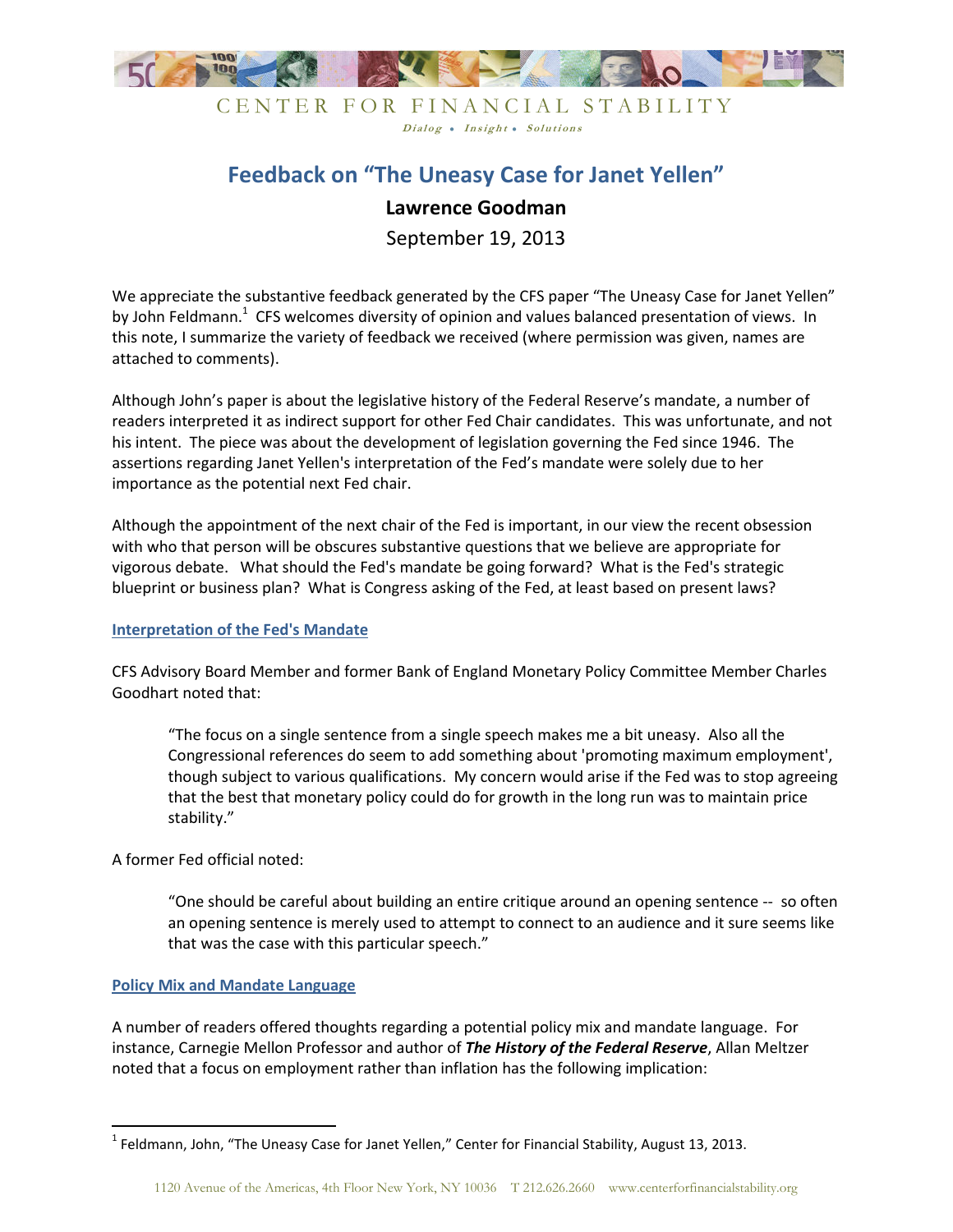

CENTER FOR FINANCIAL STABILITY Dialog . Insight . Solutions

"My main concern is not with what she [Vice Chairman Yellen] says when seeking support to be Chairman. It is with what she would do. As her speech makes clear she would not move against inflation until unemployment is low enough to satisfy her. And one must wonder whether she would continue once unemployment rose. That suggests that she would replay the 1970s."

"That means that expectations of inflation will form and be hard to remove. That's one of the errors that the Fed repeats."

"None of the candidates that the president mentioned is likely to adopt a strategy to eliminate \$2 trillion or more of excess reserves. It will take years not months. It calls for a strategy. What difference will it make if they start in September, December or next May? None I think. And why should it matter whether the unemployment rate is 7% or 7.5%? None I think. After all, the main reason the unemployment rate drops is that workers are discouraged and drop out of the labor force. Last month, the Labor report read closely showed that only 27,000 full time jobs were added. The rest were low wage, part-time jobs. Some recovery!"

Mahesh Kotecha – President of Structured Credit International Corporation – presented a perspective on the nuanced mandate language as well as offered an assessment of the role of the Fed. He noted that:

"It is an excellent and appropriately subtle analysis of language used to define Congressional intent and the legislative debate that preceded it to interpret Congressional intent."

"What is lacking is an analysis of whether the Fed has the tools with which to pursue both price stability and maximum employment. I am not sure it does."

Chuck Goodgal – Founding Partner of the Gargoyle Group – focuses on the often cited mandate language in section 2A of the Federal Reserve Reform Act of 1977. He noted that:

"By including language in the bill that defines these responsibilities and specifically states that maximum employment is the one of the three mandates governing the "long run growth of the monetary and credit aggregates" Congress is defining what it views as the Feds responsibilities."

"It is understandable that certain groups may desire clarification on Ms. Yellen's understanding of the Fed's mandate. I just don't see the justification for saying that unemployment is not a part of the stated goal of the Fed."

From a legal perspective, as John's piece acknowledges, employment is indeed a stated goal of the Fed. Rather, he makes the argument that the weights given to the various parts of the Fed's goal may have shifted over the years, which raises the important question as to what the "right" weights should be going forward. We welcome further deliberation.

#### **Views attributed to Yellen are Views of the Fed**

Others thought the article unfairly singled out Vice Chair Yellen and suggested the argument might be broadened to the Fed itself. This very point was actually made in the introductory paragraph of John's paper, where he noted: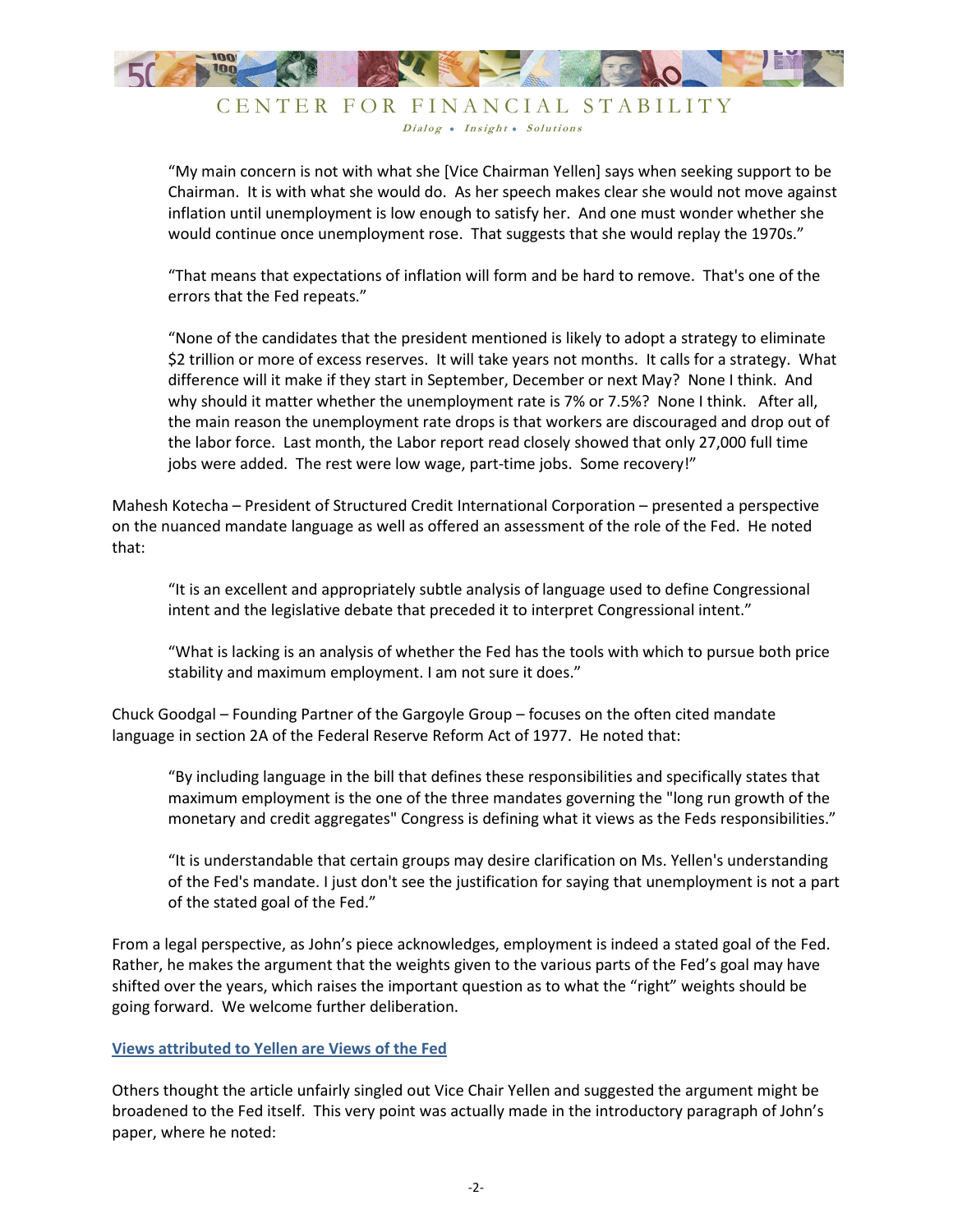

Dialog . Insight . Solutions

"I would suggest that this uneasiness may have less to do with Janet Yellen herself and more to do with a growing uneasiness, even among its initial supporters, with the unprecedented accommodative policies of Bernanke Fed."

Many readers felt that broadening Yellen's views to the Fed should have been made more forcefully and explicitly. Raul Elizalde – the President of Path Financial LLC – noted:

"Perhaps it is not Yellen Mr. Feldmann should go after but the Federal Reserve itself. In its website, the Fed states: 'The goals of monetary policy are spelled out in the Federal Reserve Act, which specifies that the Board of Governors and the Federal Open Market Committee should seek "to promote effectively the goals of maximum employment, stable prices, and moderate long-term interest rates."'

"Under this light, Yellen does not appear to be anything but a good soldier of the institution she might be chairing, by abiding to the language that the Fed itself had established as guiding principle that clearly states that the 'goals' are 'maximum employment, stable prices, and moderate long-term interest rates.'"

CFS Senior Fellow Robin Lumsdaine noted similar language in speeches by a number of other Federal Reserve officials.  $2^3$ 

Likewise, in his nomination hearing in 2005, $4$  Chairman Bernanke stated in his opening remarks:

"If I am confirmed, I am confident that my colleagues on the Federal Open Market Committee (FOMC) and I will maintain the focus on long-term price stability as monetary policy's greatest contribution to general economic prosperity and maximum employment."

Lumsdaine additionally suggested that the perception that the Fed had shifted its focus to employment might reflect current economic conditions rather than an explicit change in policy stance noting that unemployment rates were near their highest levels in more than two decades.

#### **Concluding Thoughts**

In conclusion, debate persists regarding the Fed's mandate. John's piece provides a nice jumping off point for a substantive discussion about the Fed's mandate, one that we hope can inform the Fed's leadership (no matter who is at the helm) going forward. In the coming months, we hope to introduce a number of avenues through which such discussion can occur.

*With thanks to William A. Barnett, Raul Elizalde, John Feldmann, Chuck Goodgal, Charles Goodhart, Mahesh Kotecha, Robin L. Lumsdaine, and Allan Meltzer.*

l

<sup>&</sup>lt;sup>2</sup> Ferguson, Jr., Roger W. "The Making of Monetary Policy," Federal Reserve Board Speech, January 15, 1999.

<sup>&</sup>lt;sup>3</sup> Mishkin, Frederic S. "Monetary Policy and the Dual Mandate," Federal Reserve Board Speech, April 10, 2007. <sup>4</sup> Bernanke, Ben S. "Nomination Hearing before the Committee on Banking, Housing, and Urban Affairs, U.S.

Senate, November 15, 2005.